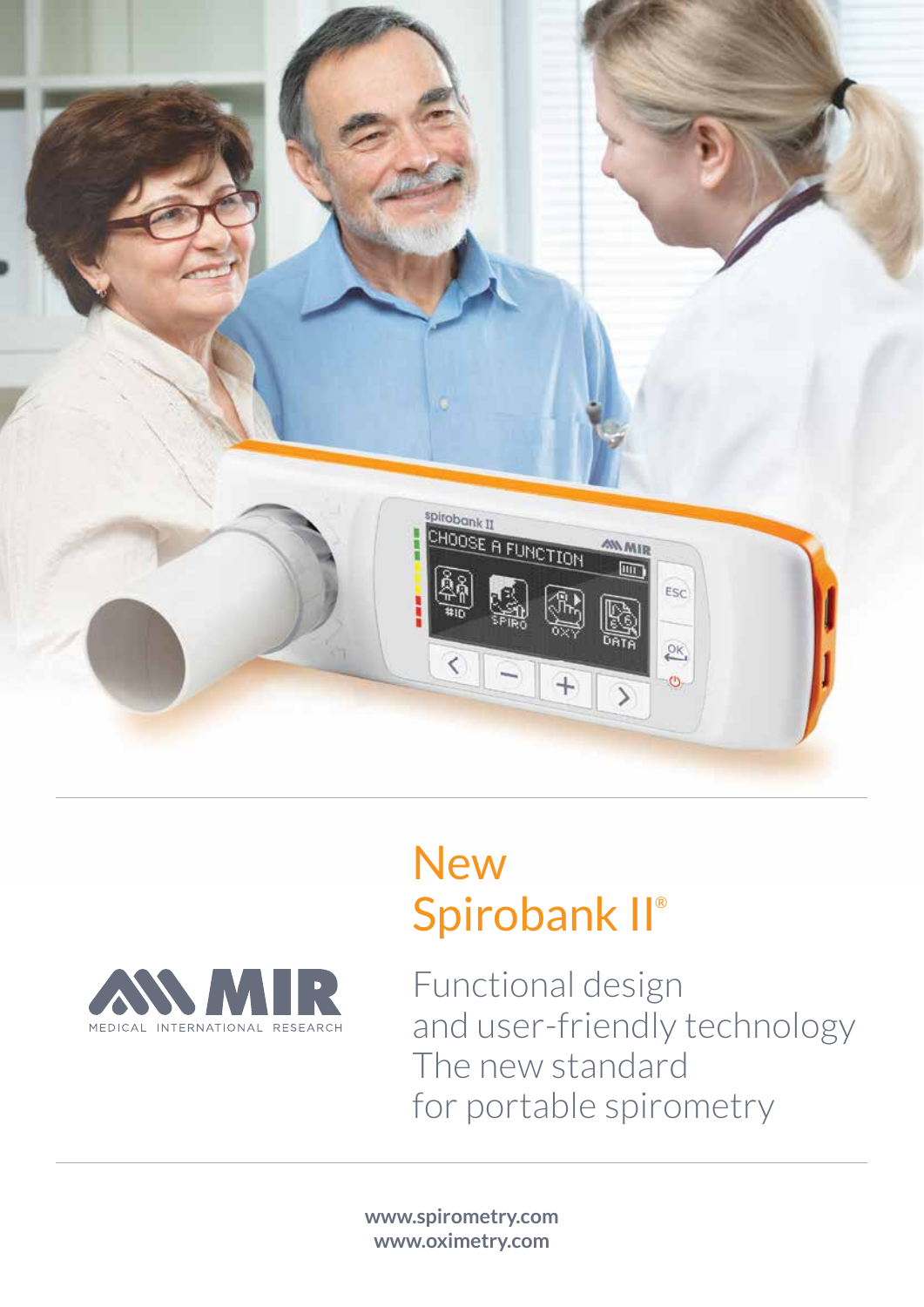New Spirobank II® Accurate, powerful, easy to use

> *Fast and intuitive to operate with an icon-based navigation menu*

> *Backlit, high-resolution display On screen results and curves preview for immediate data analysis*

> > pirobank II

*FlowMir<sup>®</sup>: Disposable turbine flow sensor (Spirobank II® is available also with resusable turbine fl ow sensor)*

 $\circ$ 

 $+$ 

## Spirometer



- *Ideal for family doctors, primary care, occupational medicine, screening.*
- *FVC,VC, IVC, IC ERV, PRE and POST with main parameters enabled (FEV1,FEV1%,PEF, FEF 25-75%,FET,EVOL)*
- *Estimated Lung Age (ELA) test to assess the benefits from smoking cessation*
- *Traffic lights for immediate test interpretation*
- *Rechargeable, long-life battery (~ 40 hours continous operation)*
- *Real-time tests via USB*
- *Memory up to 10,000 tests*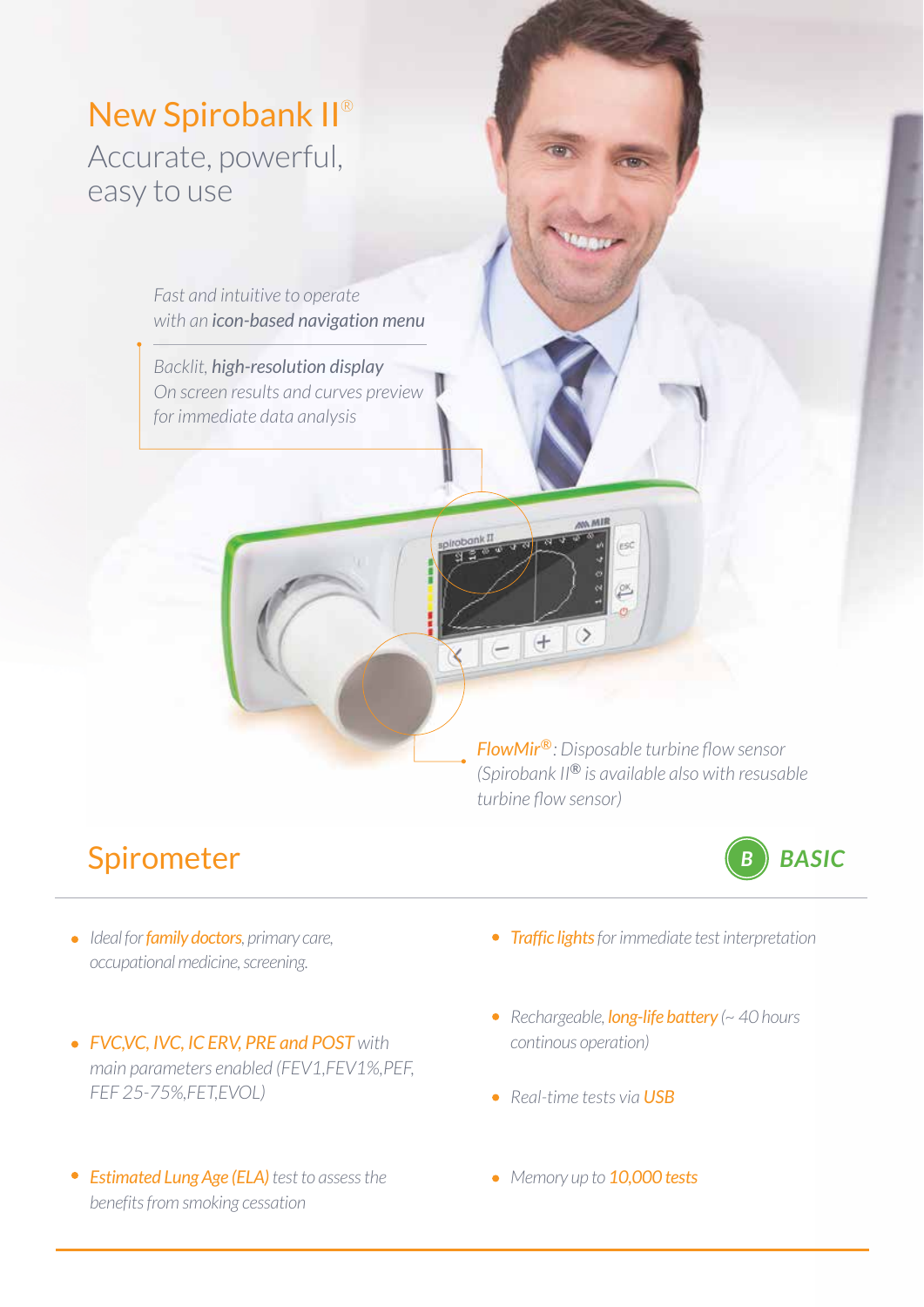## Spirometer with Oximetry option



- *Portable minilab for pulmonologists and respiratory therapists*
- **•** Preconfigured for use with optional *oximetry module*
- *Real-time tests with wireless Bluetooth® connection or USB. Connection to Bluetooth® Low Energy technology also available*
- *Spirometry test with over 45 selectable parameters including PRE and POST test.*

## Spirometer and Oximeter





*It comes additionally with:*

- *SpO2 and pulse rate directly on the display of the device (including plethysmographic curve)*
- *Medical-standard battery charger with interchangeable international plugs*



#### MIR Turbine Flowmeters (comply with ATS/ERS standards)

*Spirometry testing requires maximum accuracy and hygiene. FlowMir® is the answer to both requirements. Each turbine is factory calibrated with a computerized system and it is packaged individually in a clean room. 100% hygiene guaranteed! Option available: reusable turbine.*



#### New WinspiroPRO*®*

*High performance PC software for spirometry and oximetry (always included with free software upgrades).*



*Printout: Spirometry report*